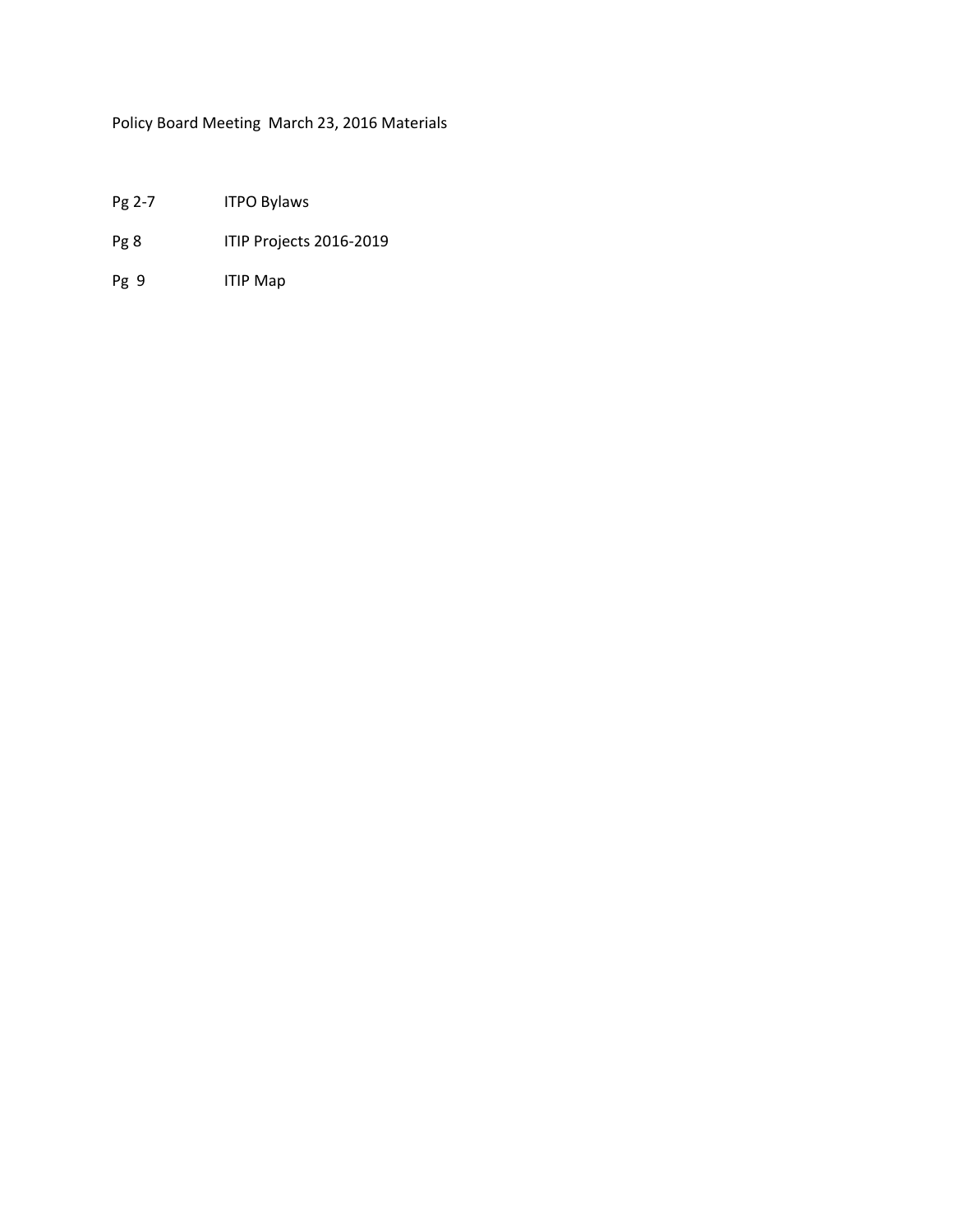# Island Transportation Planning Organization Bylaws

#### **Article I Name of the Organization**

**1.1** This organization shall be known as the Island Transportation Planning Organization, herein referred to as the Transportation Planning Organization or ITPO.

#### **Article II Purpose and Duties**

**2.1** The purpose of the Transportation Planning Organization shall be to study countywide regional transportation concerns so as to make recommendations aimed at solving transportation problems of mutual interest and concern. Specific duties include, but are not limited to, the duties and functions listed in Section 3 of the ITPO Interlocal Agreement.

#### **Article III Membership**

- **3.1** The Transportation Planning Organization Policy Board shall include representation from Island County, the City of Oak Harbor, Town of Coupeville, City of Langley, the Ports of Coupeville and South Whidbey, the Island County Public Transportation Benefit Area Corporation dba Island Transit, Naval Air Station Whidbey Island, and the Washington State Department of Transportation.
- **3.2** Voting members of the Policy Board are as follows: Island County shall be represented by the three county commissioners. The cities and towns shall be represented by the mayor of each jurisdiction. Each port commission shall select one port commissioner to represent their port district. The board of the Island County Public Transportation Benefit Area Corporation dba Island Transit shall be represented by its board chair or their designee.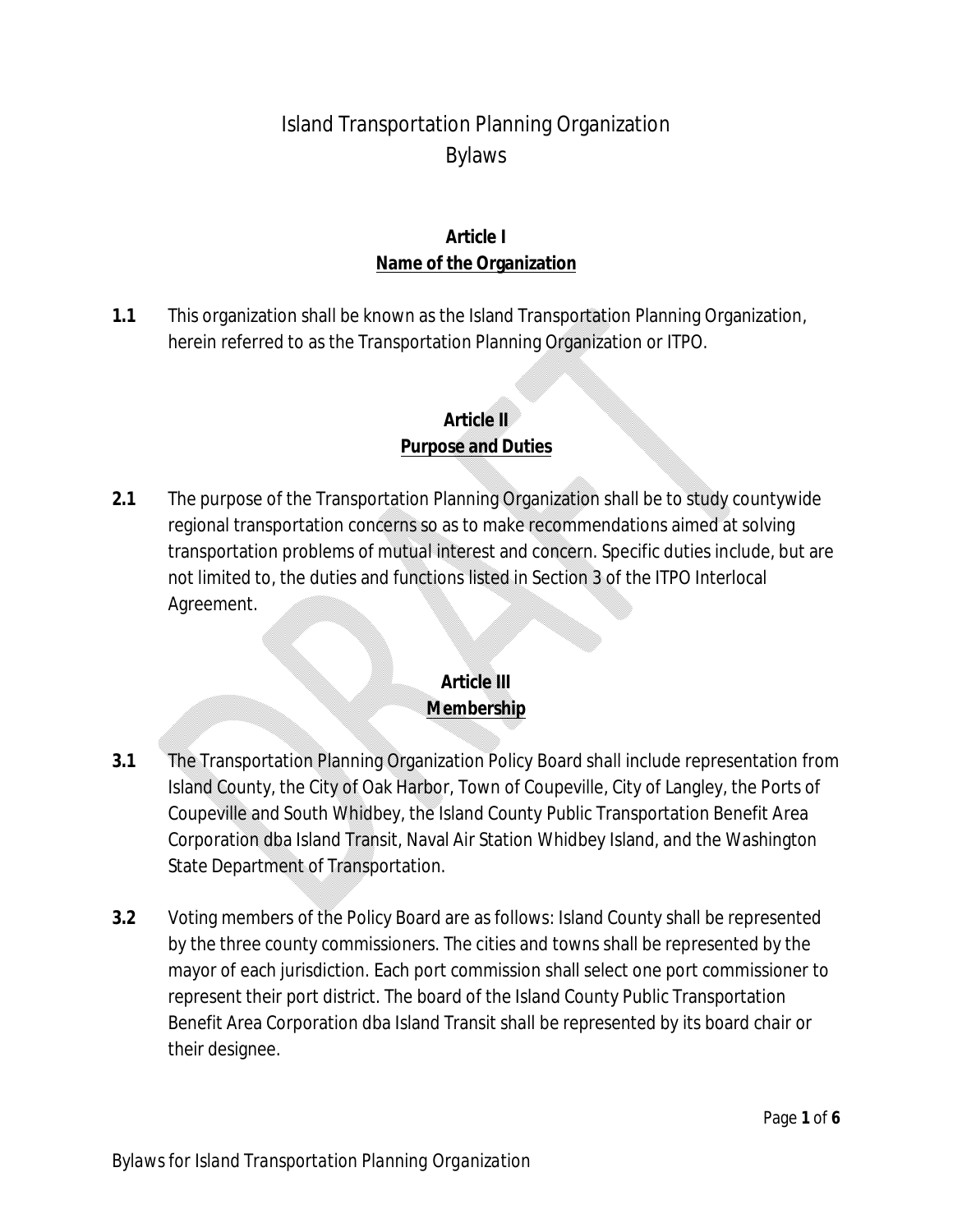- **3.3** Non-voting members shall be represented by the community planning liaison from Naval Air Station Whidbey Island and the designated staff from the Northwest Region / Mount Baker Area office of the Washington State Department of Transportation, or their designees. Any members of the state House of Representatives or the Senate whose districts are wholly or partly within the boundaries of the Transportation Planning Organization are considered ex officio, non-voting policy board members.
- **3.4** Each voting member of the Policy Board may designate an alternate to act in the member's absence. The alternate designation must be in writing for voting members, signed by the member, and be on file with the Transportation Planning Organization in order for the alternate to be allowed to act on the members' behalf. The alternate must be an elected official.

# **Article IV Officers**

**4.1** The officers of the Transportation Planning Organization Policy Board shall be a Chairperson and Vice-Chairperson. The officers shall be elected during the first meeting of each calendar year. The selection of the officers shall be effective upon a motion that passes by a majority of the voting members of the Policy Board present.

#### **Article V Policy Board Meetings**

- **5.1** The chair shall preside over Policy Board meetings. In absence of the chair, the vicechair shall preside. In absence of both officers, any other voting member may preside, after a motion to that effect is made and passed by a majority of the voting members of the Policy Board present.
- **5.2** Meetings will be held on the fourth Wednesday of the month at 11:00 am in the Island County Commissioner's Hearing Room. Additional meetings may also be called by the chair or by any three voting members of the Transportation Planning Organization. Notice of meetings shall be provided to each member at least one week (7 days) prior to the meeting.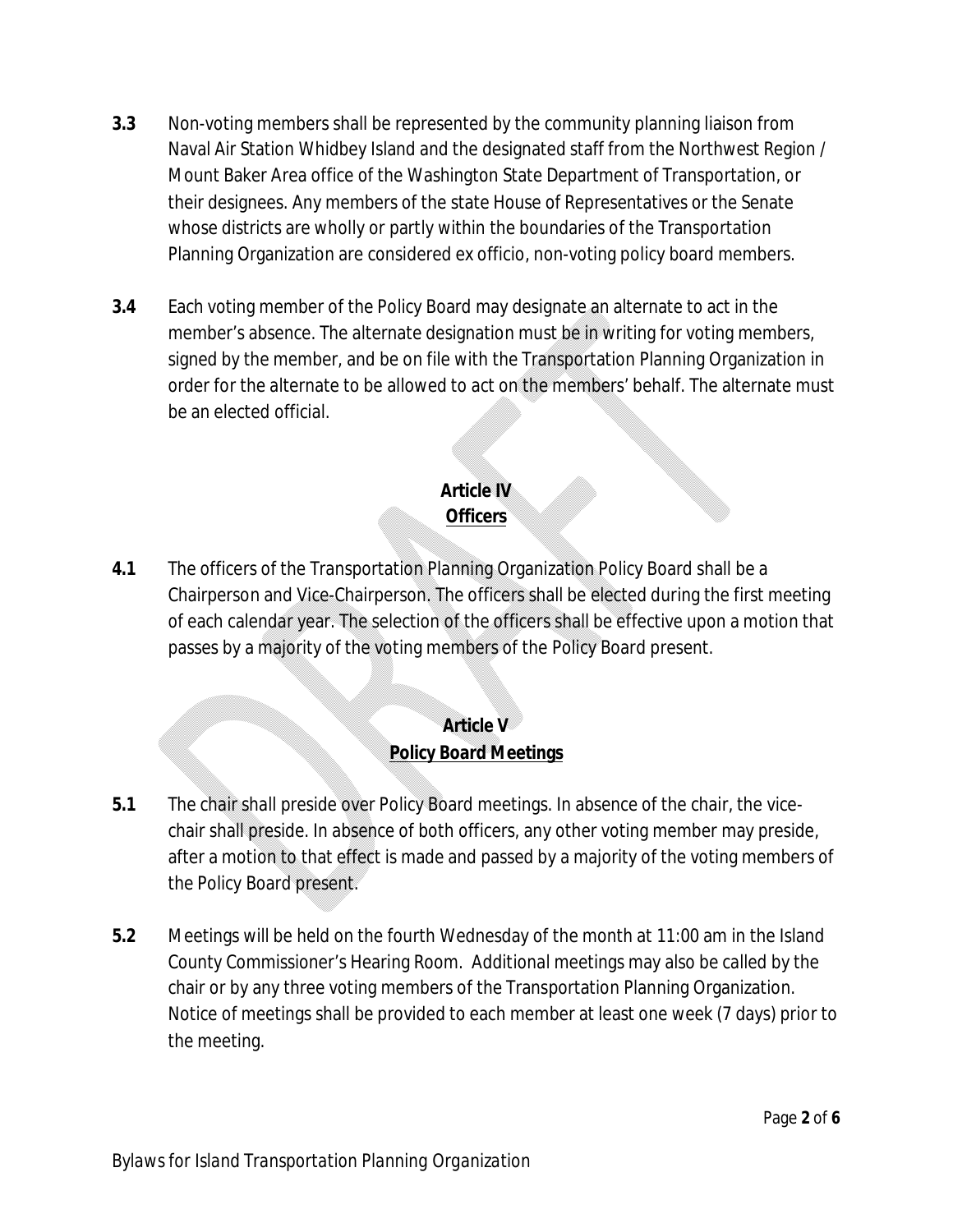- **5.3** Meetings of the Transportation Planning Organization shall be governed by the Open Public Meetings Act, RCW 42.30.
- **5.4** A quorum for conducting business shall be a majority of voting members present. All decisions must be made by a majority vote of the quorum present at a meeting.
- **5.5** The Chair shall sign all official documents that relate to specific action taken by the Transportation Planning Organization. The Vice Chair may sign documents when the Chair is absent.

#### **Article VI Technical Advisory Committee Meetings**

- **6.1** The Technical Advisory Committee (TAC) shall be represented by the staff roles listed in the Interlocal Agreement. Each TAC member listed in the appendix is entitled to one vote.
- **6.2** A citizen from each County Commissioner District shall also be appointed by the Commissioner from the respective district to serve on the TAC. Terms for citizen representatives shall be three years and may be renewed. Terms shall be staggered with one citizen representative position available each year.
- **6.3** Citizen representatives may be removed for failing to attend meetings on a repeated unexcused basis.
- **6.4** A quorum for conducting business shall be a majority of voting members present. All recommendations to the Policy Board must be made by a majority vote of the quorum present at a meeting.
- **6.5** The Island County Transportation Planner shall preside over Technical Advisory Committee meetings. In absence of the Transportation Planner, any other member may preside.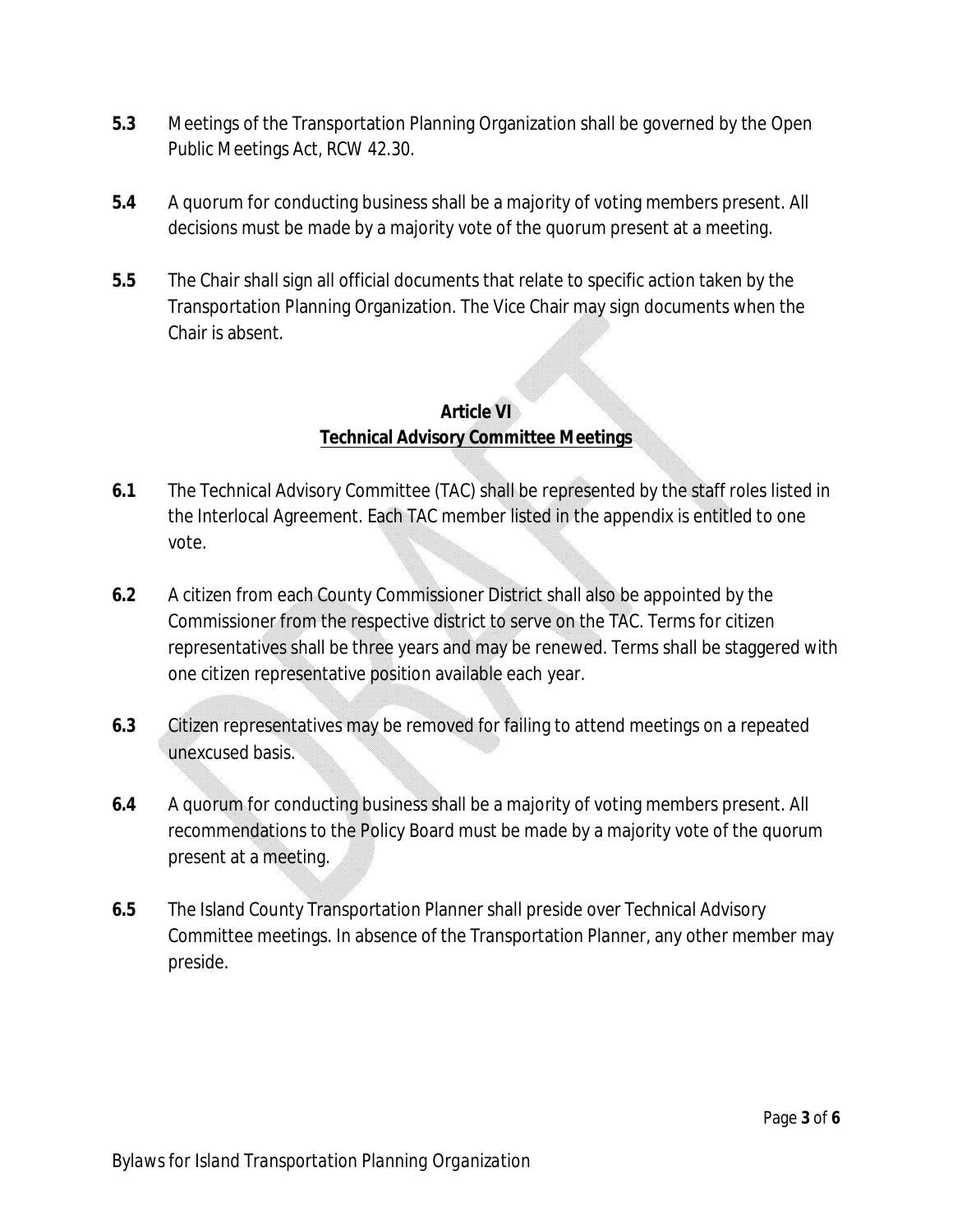#### **Article VII Parliamentary Authority**

**7.1** Robert's Rules of Order shall be an advisory document pertaining to parliamentary authority for use by the Transportation Planning Organization in parliamentary situations that are not provided in law or these bylaws.

### **Article VIII Amendments**

**8.1** These Bylaws may be amended by a unanimous vote of a quorum of voting members. Amendments approved by the Transportation Planning Organization are effective immediately.

**Adopted** by a unanimous motion of the Transportation Planning Organization on the \_\_\_ day of \_\_\_\_\_, 2016 and signed by the participating jurisdictions as follows:

| <b>Board of Island County Commissioners</b><br>Island County, Washington |      | City of Oak Harbor  |      |
|--------------------------------------------------------------------------|------|---------------------|------|
| Richard M. Hannold, Chair                                                | Date | Bob Severns, Mayor  | Date |
| City of Langley                                                          |      | Town of Coupeville  |      |
| Tim Callision, Mayor                                                     | Date | Molly Hughes, Mayor | Date |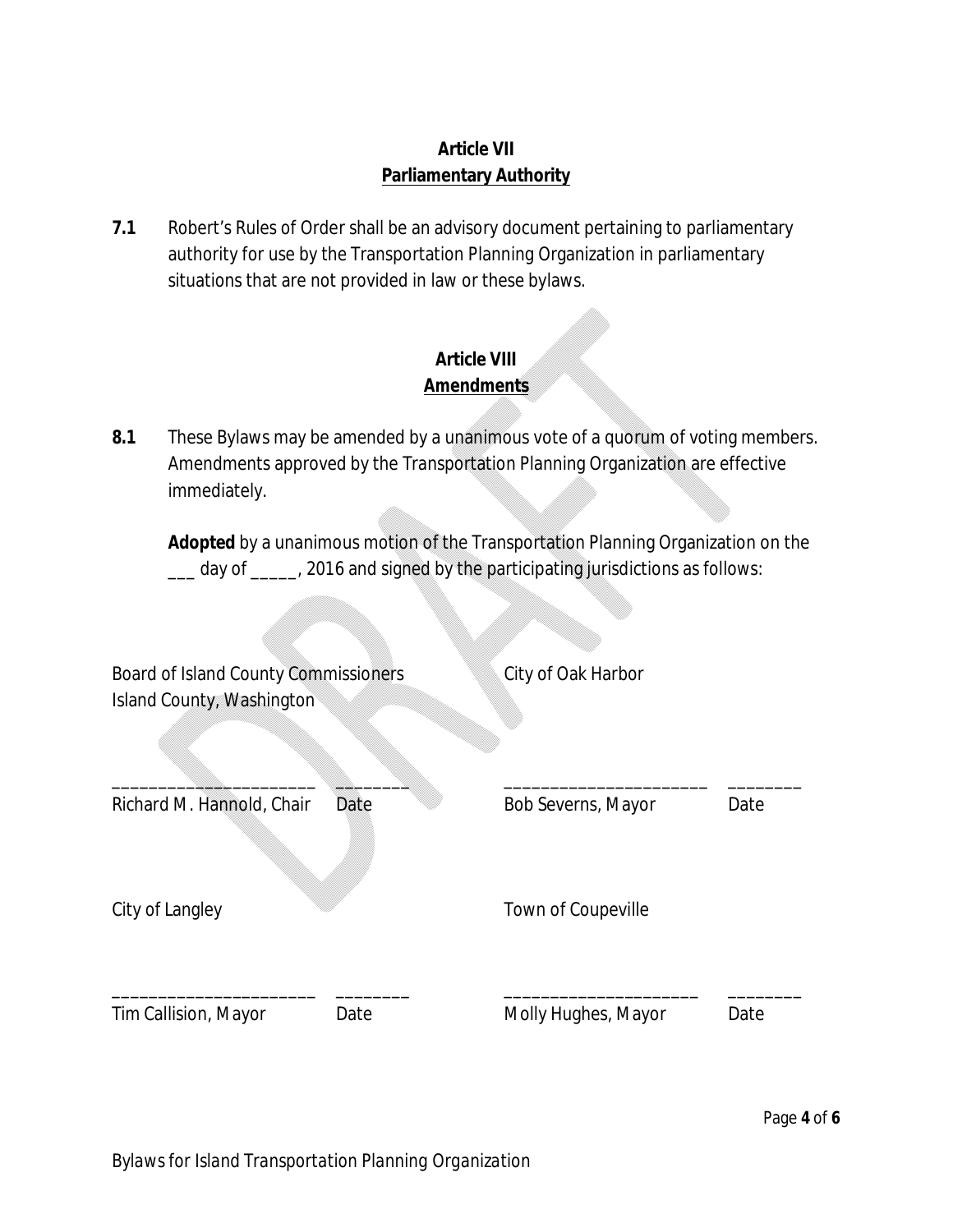Port of South Whidbey **Port of Coupeville** 

Curt Gordon, Commissioner Date John Mishasek, Commissioner Date

Island County Public Transportation Benefit Area Corporation dba Island Transit

\_\_\_\_\_\_\_\_\_\_\_\_\_\_\_\_\_\_\_\_\_\_ \_\_\_\_\_\_\_\_ \_\_\_\_\_\_\_\_\_\_\_\_\_\_\_\_\_\_\_\_\_ \_\_\_\_\_\_\_\_

Jackie Henderson Date

\_\_\_\_\_\_\_\_\_\_\_\_\_\_\_\_\_\_\_\_\_\_\_\_\_ \_\_\_\_\_\_\_\_\_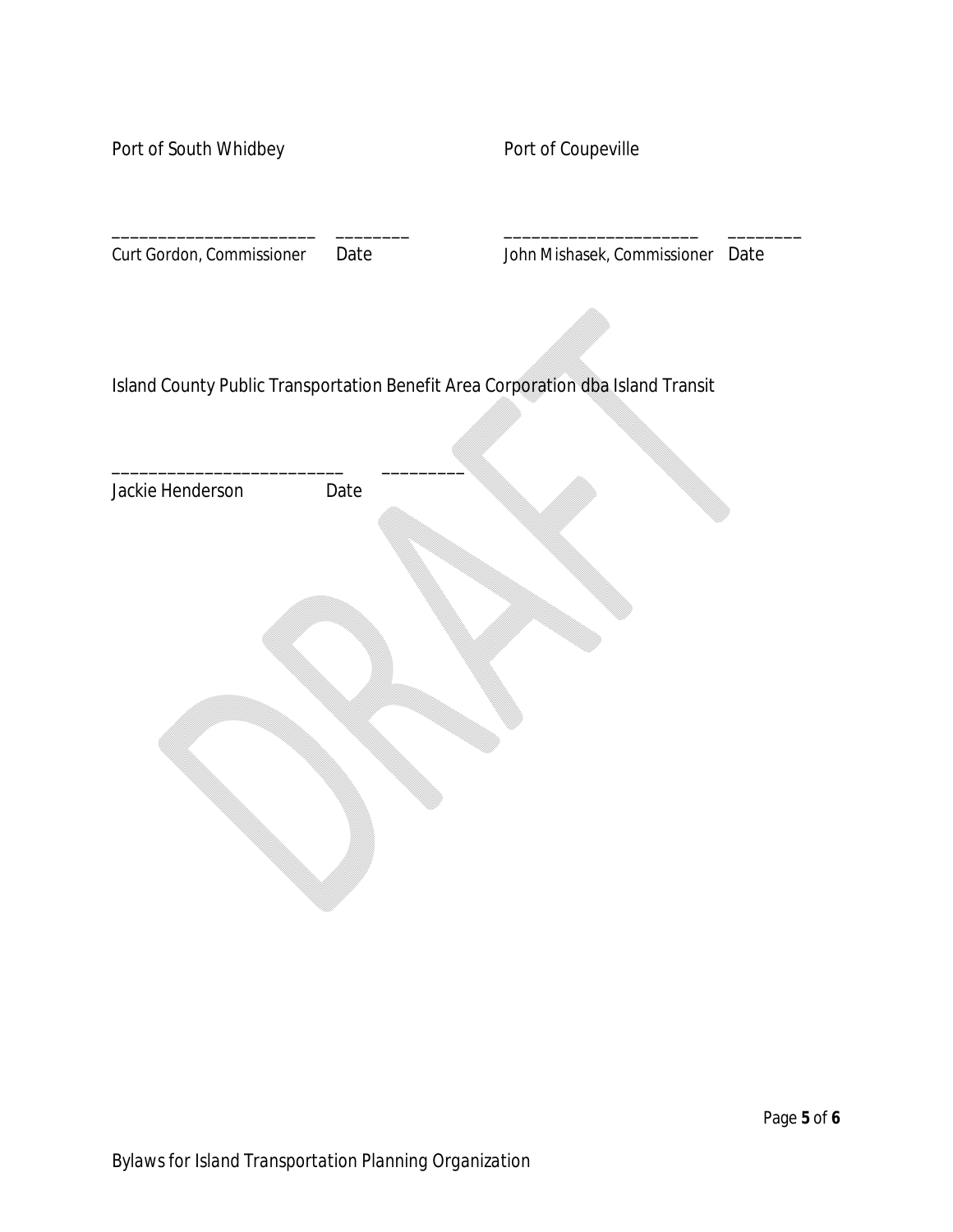# **Appendix Technical Advisory Committee Members**

| <b>Island County Public Works</b>                         | <b>Connie Bowers</b>      |
|-----------------------------------------------------------|---------------------------|
| <b>Island County Planning &amp; Community Development</b> | Nathan Howard             |
| <b>Island County District 1 Citizen</b>                   | Don Meehan                |
| <b>Island County District 2 Citizen</b>                   | Vacant                    |
| <b>Island County District 3 Citizen</b>                   | <b>Bob Monize</b>         |
| City of Oak Harbor Public Works                           | <b>Arnie Peterschmidt</b> |
| City of Oak Harbor Planning & Community Development       | Cac Kamak                 |
| City of Langley                                           | Stan Berryman             |
| Town of Coupeville                                        | Vacant                    |
| Port of Coupeville                                        | Forrest Rambo             |
| Port of South Whidbey                                     | Angi Mozer                |
| <b>Island Transit</b>                                     | Ken Graska                |
| <b>Island County Economic Development Council</b>         | <b>Ron Nelson</b>         |
| Naval Air Station Whidbey Island                          | <b>Bryan Tyhuis</b>       |
| Washington State Dept. of Transportation                  | John Shambaugh            |

*Bylaws for Island Transportation Planning Organization*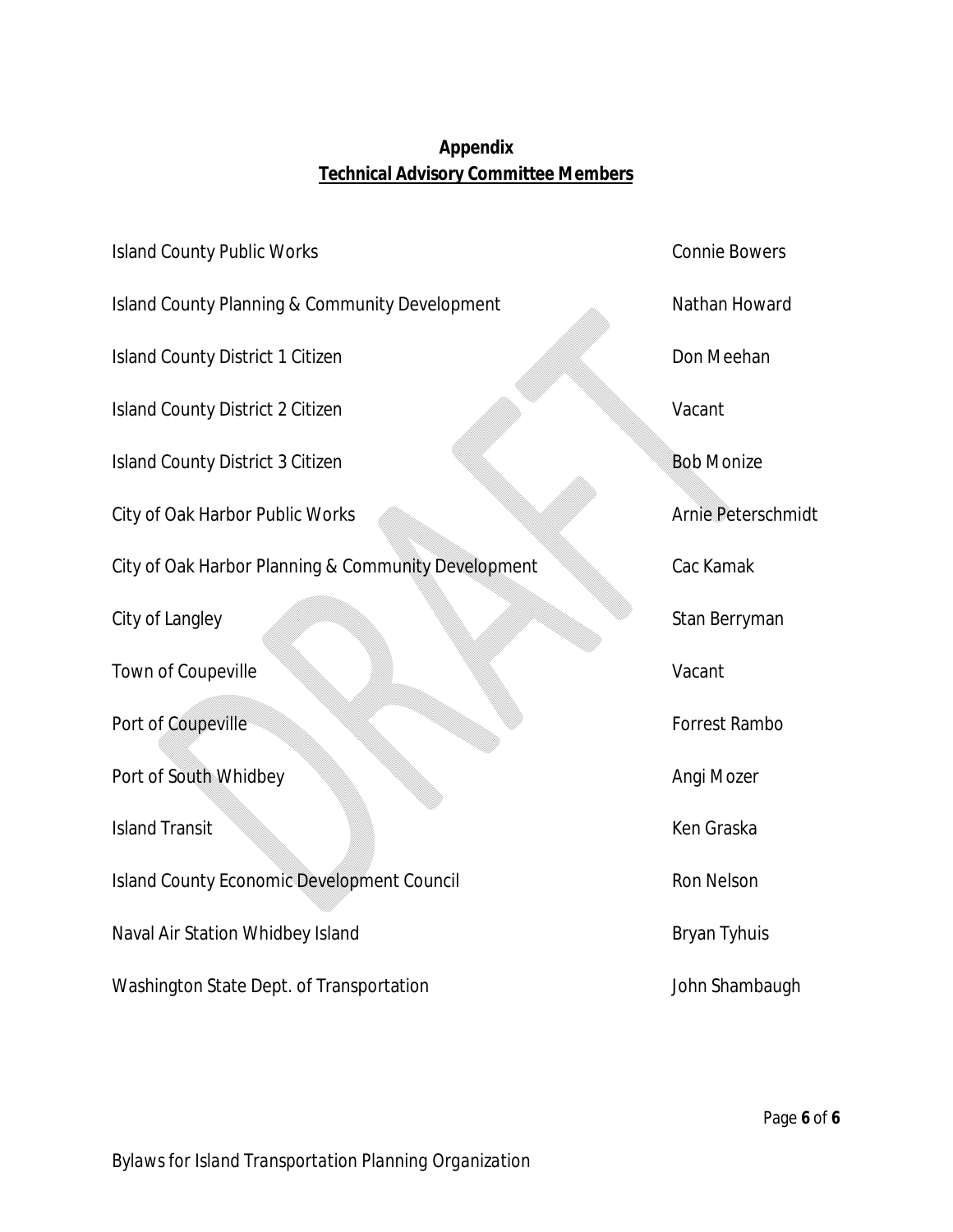| Map<br>No.     | Agency                 | <b>Project Name</b>                                                                  | STIP ID                                                                           | <b>Description</b>                                                                                                                                                                                                                                                                                                                                                          | <b>Fund Sources</b>        | <b>Planned CN</b><br>Year |
|----------------|------------------------|--------------------------------------------------------------------------------------|-----------------------------------------------------------------------------------|-----------------------------------------------------------------------------------------------------------------------------------------------------------------------------------------------------------------------------------------------------------------------------------------------------------------------------------------------------------------------------|----------------------------|---------------------------|
| 1              | <b>Island County</b>   | Freeland Trail -<br>Segment 1                                                        | WA-02732                                                                          | Construction of a 10 foot wide pedestrian and bicycle trail on south side of SR 525 in<br>the Freeland area.                                                                                                                                                                                                                                                                | STP, TAP, Island<br>County | 2016                      |
| $\overline{c}$ | <b>Island County</b>   | Crescent Harbor Rd<br>Resurfacing Section 1                                          | WA-08135                                                                          | Resurfacing 0.91 mile section of Crescent Harbor Rd.                                                                                                                                                                                                                                                                                                                        | STP, Island County         | 2016                      |
| $\overline{2}$ | <b>Island County</b>   | Crescent Harbor Rd<br>Resurfacing Section 2                                          | WA-08136                                                                          | Resurfacing 0.69 mile section of Crescent Harbor Rd.                                                                                                                                                                                                                                                                                                                        | STP, Island County         | 2016                      |
| 3              | <b>Island County</b>   | Clinton Non-Motorized<br>Improvements                                                | WA-08048                                                                          | Public Outreach & design of ped & bike improvements between Clinton Ferry<br>Terminal and Deer Lake Road.                                                                                                                                                                                                                                                                   | WSDOT, Island County       | 2016                      |
| 4              | <b>Island County</b>   | South Whidbey Bike<br>Route                                                          | WA-02971                                                                          | Establishment of a bicycle tour route on South Whidbey Island. Project includes<br>adding shoulders where necessary, bike route signage and updating bike map.                                                                                                                                                                                                              | <b>TAP</b>                 | 2017                      |
| Not<br>shown   | <b>Island County</b>   | Non-Motorized Trail<br>Plan Update                                                   | WA-07518                                                                          | Update to Island County's 2006 Non Motorized Trail Plan. Project will develop a<br>comprehensive document outlining proposed new connections and improvements for<br>non motorized travel throughout Whidbey and Camano Islands.                                                                                                                                            | STP, Island County         | 2017                      |
| 5              | <b>Island County</b>   | New County Road                                                                      | WA-02693                                                                          | Design and right of way of a new two-lane rural road from Race Road to Houston<br>Road to serve as an alternative and emergency access route should a blockage occur<br>on SR 525.                                                                                                                                                                                          | STP, Island County         | 2018                      |
| 6              | <b>Island County</b>   | Crescent Harbor Rd<br>Regatta Dr<br>Improvements                                     | WA-02980                                                                          | Intersection improvements to reduce collisions at the intersections of Crescent Harbor<br>Road / Regatta Drive and the nearby Torpedo Road. The project will also address<br>traffic safety in the area during snow and ice events.                                                                                                                                         | STP, Island County         | 2018                      |
| 7              | <b>Island County</b>   | Swantown / Heller<br>Intersection<br>Improvements                                    | WA-07520                                                                          | Improvements at the intersection of Swantown Ave/Heller St/Fireside Ln.                                                                                                                                                                                                                                                                                                     | STP, Island County         | 2018                      |
| 8              | <b>Island County</b>   | Camano Island Bike<br>Route                                                          | WA-08137                                                                          | Create a designated bicycle route circling a significant portion of Camano Island<br>through the installation of 'bike route' signs                                                                                                                                                                                                                                         | <b>TAP</b>                 | 2019                      |
| 9              | Oak Harbor             | Whidbey Ave Ped<br>Crossing                                                          | WA-06095                                                                          | Mid-block pedestrian crossing, center refuge island, pedestrian-activated warning<br>system, ADA retrofit, sidewalk                                                                                                                                                                                                                                                         | <b>TAP</b>                 | 2016                      |
| 10             | Oak Harbor             | <b>NW Heller Street</b><br>Overlay                                                   | WA-07425                                                                          | Overlay surface for maintenance; replace curb ramps; striping.                                                                                                                                                                                                                                                                                                              | STP. Oak Harbor            | 2017                      |
| 11             | Oak Harbor             | Waterfront Trail Repair                                                              | WA-06418                                                                          | Repair of damaged section of existing trail, construction of new sidewalk, installing<br>way-finding information, landscaping, historic and environmental education. As<br>funded the project is limited to repair component only.                                                                                                                                          | TAP                        | 2017                      |
| Not<br>shown   | <b>Island Transit</b>  | <b>Replacement Vehicles</b><br>(4 light-duty buses)                                  | WA-07562                                                                          | Purchase four replacement light-duty, midsized buses equipped with two-way radios,<br>mobile data terminals, security cameras, and bike racks.                                                                                                                                                                                                                              | STP, Island Transit        | 2016                      |
| 12             | Langley                | Cascade Ave<br><b>Pavement Restoration</b><br>(6th to Wharf)                         | WA-08146                                                                          | Restoration of Cascade Ave between 6th St. and Wharf St.                                                                                                                                                                                                                                                                                                                    | STP, Langley               | 2016                      |
| 13             | WSDOT-<br>Marine (WSF) | SR 20: Coupeville<br>Ferry Terminal -<br><b>Bridge Timber Towers</b><br>Preservation | WA-05261                                                                          | Refurbish both wood timber towers at the Coupeville Ferry Terminal by installing<br>additional steel piles and other reinforcement throughout the structure. This will<br>strengthen the structures and reduce potential damage from an earthquake.                                                                                                                         | <b>WSDOT</b>               | 2016                      |
| 13             | WSDOT-<br>Marine (WSF) | SR 20: Coupeville<br>Terminal-Illumination<br>System Rebuild                         | WA-08665                                                                          | Replace existing light fixtures and deficient luminaire poles as needed. This project<br>will rebuild the illumination system at the Port Townsend/Coupeville Terminals, by<br>replacing existing incandescent fixtures with energy efficient and greater lifespan LED<br>technology, and replacing structurally deficient timber luminaire and utility poles as<br>needed. | WSDOT                      | 2016                      |
| 13             | WSDOT-<br>Marine (WSF) | SR 20: Coupeville<br>Ferry Terminal -<br><b>Timber Dolphin</b><br>Replacement        | WA-05087                                                                          | Replace two deteriorated wood timber dolphins with steel and concrete designs. The<br>new dolphins are also needed to accommodate the new Kwa-di Tabil Class ferries<br>that will serve this terminal.                                                                                                                                                                      | <b>WSDOT</b>               | 2017                      |
| 14             | WSDOT-NW               | SR 20/Race Road to<br>Jacobs Road - Safety 102010R15<br>Improvements                 |                                                                                   | Add center turn lane and widen shoulders to 4' at Solid Waste Facility; Realign Parker<br>Rd to connect with Morris Rd and add turn lanes at Morris Rd.                                                                                                                                                                                                                     | HSIP, STP                  | 2016                      |
| 15             | WSDOT-NW               | SR SR 525/ SR 20<br>Paving                                                           | 102001B/<br>102010A                                                               | Repaving portions of of SR 525 / SR 20 on Whidbey Island in conjunction with SR 20<br>Race to Jacobs improvements                                                                                                                                                                                                                                                           | WSDOT                      | 2016                      |
| Not<br>shown   | WSDOT-NW               | <b>NW Region</b><br><b>Intersection Safety</b><br>Implementation                     | WA-07694                                                                          | Regionwide signing and pavement marking enhancements for stop controlled<br>intersections.                                                                                                                                                                                                                                                                                  | WSDOT                      | 2016                      |
| 16             | WSDOT-NW               | SR SR 525/ SR 20<br>Paving                                                           | 102011B/<br>152526B/<br>152524A/<br>152522C<br>WA-07775/<br>WA-07793/<br>WA-08667 | Repaving portions of of SR 525 / SR 20 on Whidbey Island. ADA ramps to be added<br>as required.                                                                                                                                                                                                                                                                             | WSDOT                      | 2017                      |
| 17             | WSDOT-NW               | SR SR 525/ SR 20<br>Paving                                                           | 102018B                                                                           | Repaving portions of of SR 525 / SR 20 on Whidbey Island. ADA ramps to be added<br>as required.                                                                                                                                                                                                                                                                             | <b>WSDOT</b>               | 2018                      |
| 18             | WSDOT-NW               | SR 532 Paving &<br>Rumblestrips                                                      | 153201A/<br>WA-07345/<br>WA-08645                                                 | Repaving and addition of centerline and shoulder rumblestrips to reduce the risk of<br>crossover and run off the road incidents. ADA ramps to be added as required.                                                                                                                                                                                                         | HSIP, STP, WSDOT           | 2019                      |
| 19             | WSDOT-NW               | SR 20 / Deception<br>Pass Bridge--Painting                                           | WA-08640                                                                          | Paint existing structure.                                                                                                                                                                                                                                                                                                                                                   | WSDOT                      | 2019                      |